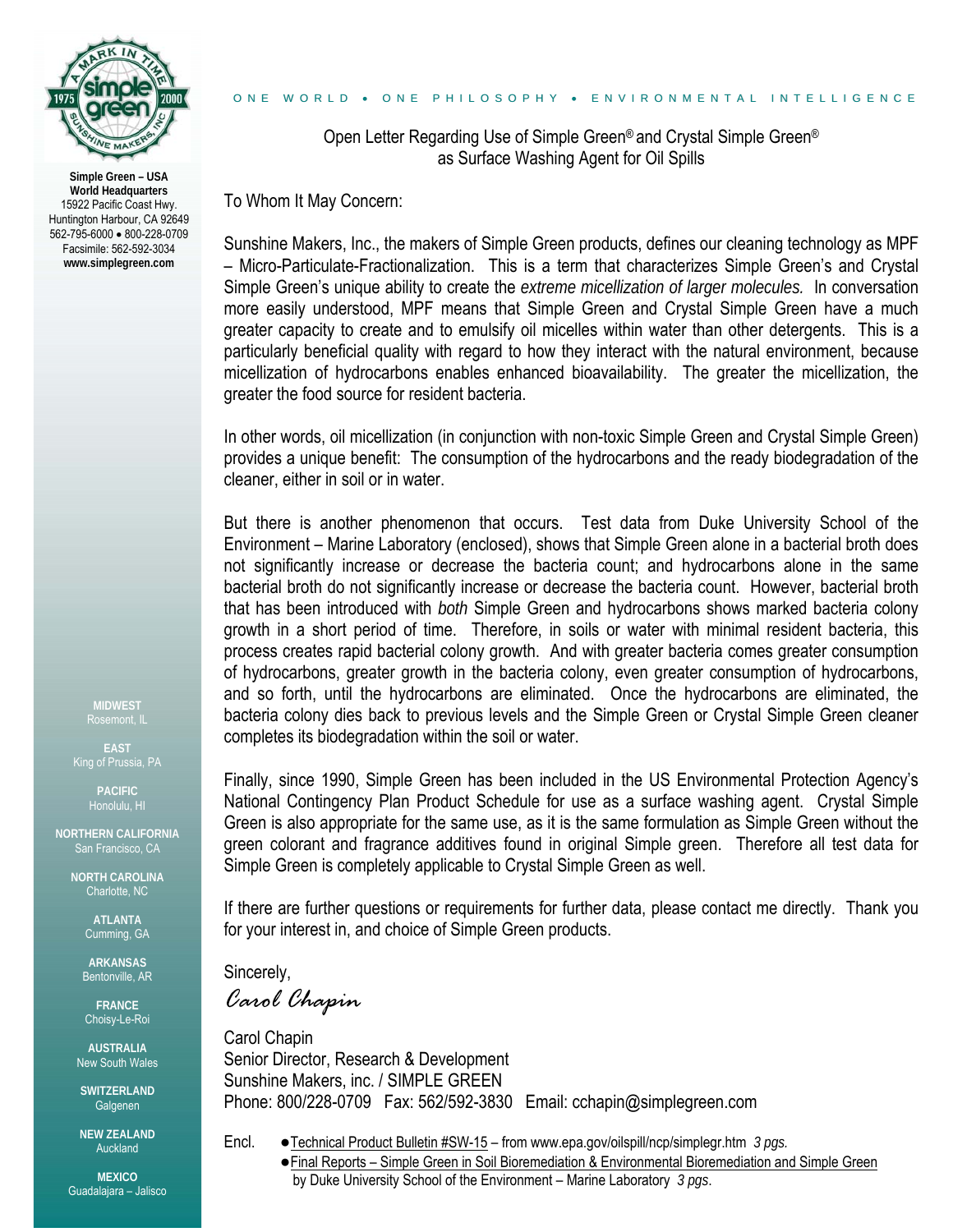



TECHNICAL PRODUCT BULLETIN #SW-15 (formerly D-46) **USEPA, OIL PROGRAM CENTER** ORIGINAL LISTING DATE: APRIL 23, 1990 REVISED LISTING DATE: AUGUST 30, 1995 "SIMPLE GREEN"

**I.NAME, BRAND, OR TRADEMARK SIMPLE GREEN** Type of Product: Surface Washing Agent (Water Based)

II.NAME, ADDRESS, AND TELEPHONE NUMBER OF MANUFACTURER/CONTACT Sunshine Makers, Inc. 15922 Pacific Coast Highway Huntington Harbor, CA 92649 Phone: (800) 228-0709 / (562) 795-6000 Fax: (310) 562-3034 (Mr. Bruce P. FaBrizio)

III.NAME, ADDRESS, AND TELEPHONE NUMBER OF PRIMARY **DISTRIBUTORS** Sunshine Makers, Inc. 15922 Pacific Highway Huntington Harbor, CA 92649 Phone: (800) 228-0709 / (310) 795-6000 Fax: (310) 592-3034 (Mr. Milton Krause)

IV.SPECIAL HANDLING AND WORKER PRECAUTIONS FOR **STORAGE AND FIELD APPLICATION** 1.Flammability: Non-flammable 2. Ventilation: Not required 3. Skin and eye contact; protective clothing; treatment in case of contact: SIMPLE GREEN is safe for use on skin and will not cause irritation in the majority of users. Avoid contact with eyes, irritation may result. Wear splash goggles or full face-shield and have eye washing equipment available in areas where potential is high for eye contact. No special precautions or additional protective equipment are required during handling or use. SIMPLE GREEN is provided with a Material Safety Data Sheet

(No. 1002).

4.a.Maximum storage temperature: 140 F

4.b.Minimum storage temperature: 34 F

4.c. Optimum storage temperature range:  $>$  32 F and  $<$  140 F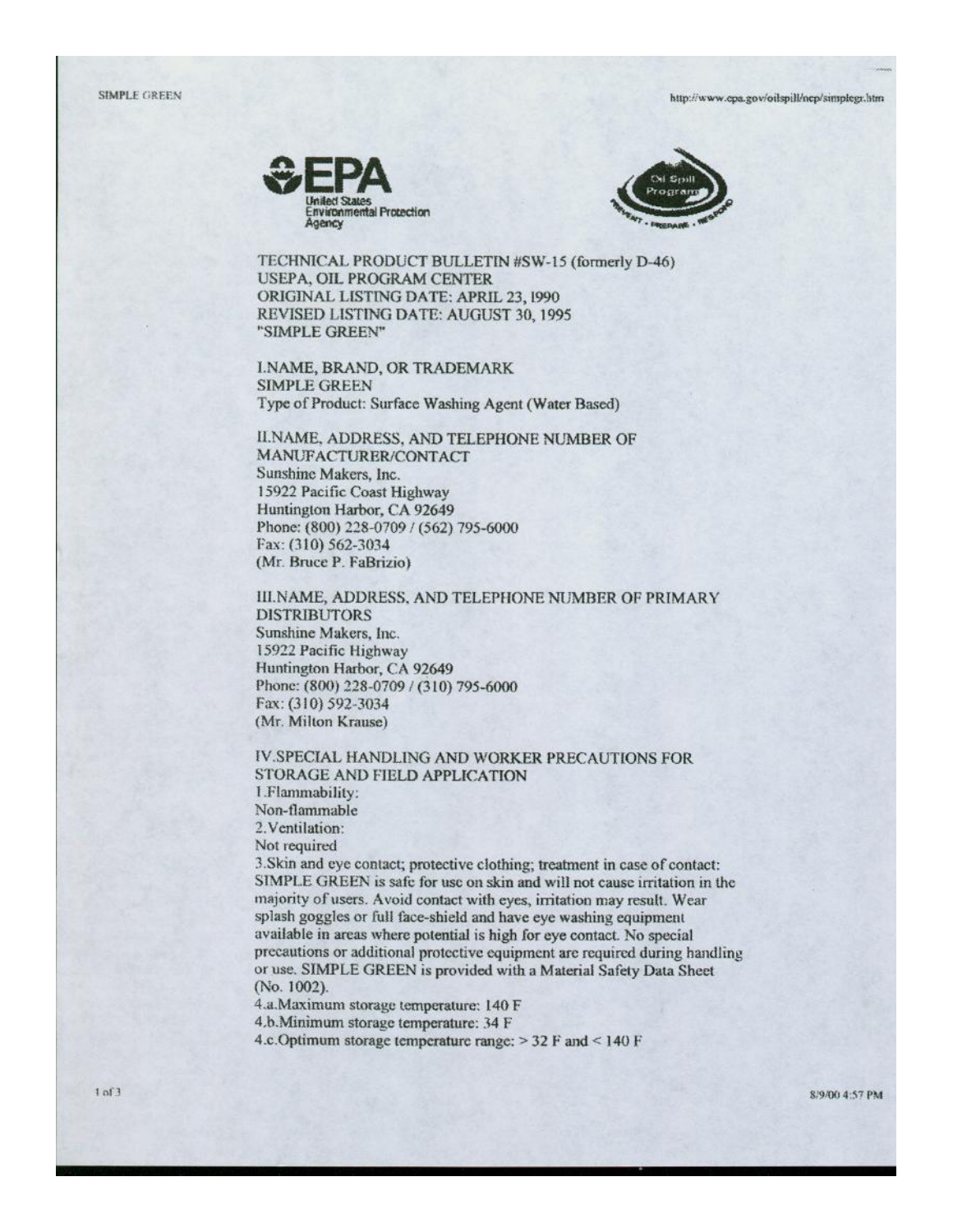4.d. Temperatures of phase separations and chemical changes: SIMPLE GREEN is stable and phase separation will not occur at temperatures within the above storage range.

## **V.SHELF LIFE**

SIMPLE GREEN has an unlimited shelf life.

### VI.RECOMMENDED APPLICATION PROCEDURE

1. Application Method:

Spray on oily surface.

2. Concentration/Application Rate:

For open water, spray concentrated product directly on surface of oil at a ratio of 4 parts of oil to 1 part of SIMPLE GREEN®. Site conditions may warrant alternative procedures to maintain effectiveness.

3. Conditions for Use:

Equally effective in fresh water, estuarine, and marine environments at all temperatures. SIMPLE GREEN® contains no known EPA Priority Pollutants.

# **VII.TOXICITY**

| <b>Material Tested</b>               | <b>SPECIES</b>                | LC50 (ppm) |
|--------------------------------------|-------------------------------|------------|
| <b>SIMPLE GREEN</b>                  | Menidia beryllina 27.90 96-hr |            |
|                                      | Mysidopsis bahia 77.60 48-hr  |            |
| No. 2 Fuel Oil                       | Menidia beryllina 6.50 96-hr  |            |
|                                      | Mysidopsis bahia 3.70 48-hr   |            |
| SIMPLE GREEN & No. 2 Fuel Oil (1:10) | Menidia beryllina 8.30 96-hr  |            |
|                                      | Mysidopsis bahia 4.40 48-hr   |            |
| Reference Toxicant (DSS)             | Menidia beryllina 7.80 96-hr  |            |
|                                      | Mysidopsis bahia 21.20 48-hr  |            |

NOTE: This toxicity data was derived using the concentrated product. See Section VI of this bulletin for information regarding the manufacturer's recommendations for concentrations and application rates for field use.

### **VIII.MICROBIOLOGICAL ANALYSIS**

SIMPLE GREEN contains no microorganisms, enzymes, or biological material.

IX.PHYSICAL PROPERTIES 1. Flash Point:  $> 200$  F 2. Pour Point: None 3. Viscosity: 2.0 Centistokes at 78 F 4. Specific Gravity: 1.0257 g/ml at 72 F 5.pH: 9.5 6.Surface Active Agents: CONFIDENTIAL 7.Solvents: CONFIDENTIAL 8.Additives: CONFIDENTIAL 9.Solubility: Infinitely miscible. (Increasing salt concentrations in marine ecosystems will lead to complexes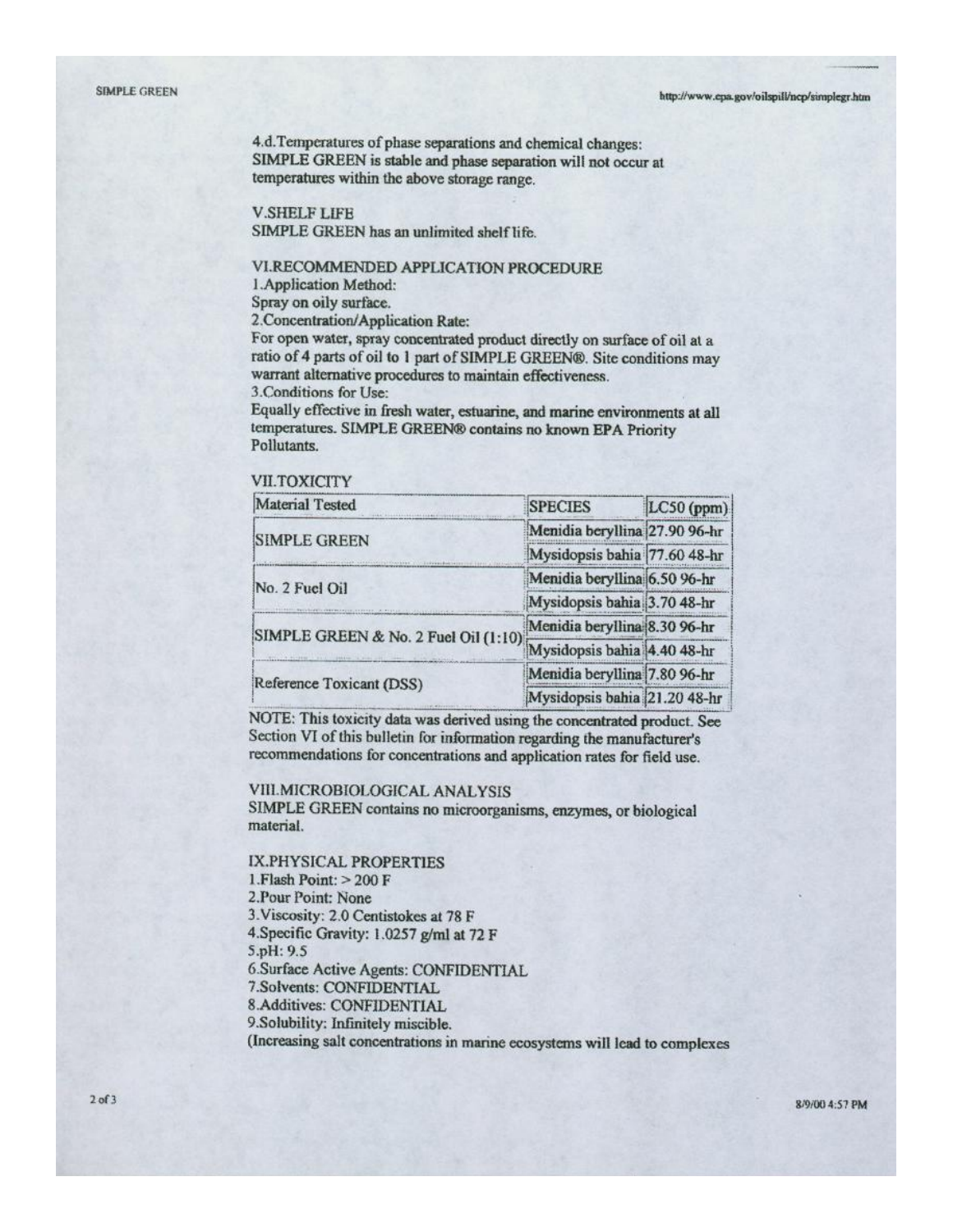with SIMPLE GREEN that may become visible at rations above one part SIMPLE GREEN to 99 parts seawater.)

# X.ANALYSIS FOR HEAVY METALS, CYANIDE, AND **CHLORINATED HYDROCARBONS**

| <b>COMPOUND</b>                                        | CONCENTRATION (ppm)                                                                                                                                                                              |
|--------------------------------------------------------|--------------------------------------------------------------------------------------------------------------------------------------------------------------------------------------------------|
| Aluminium                                              | 日本新英国法院教授新英国大学(地)、大学部分成功<br>10.0000                                                                                                                                                              |
| Aresenic                                               | $1 - 1111$<br>< 5.0000<br><b>PERMIT IN STEAMERS AND A</b><br><b><i><u>OKONOM PARAJINA PARAJINA PARAJINA PARAJINA PARAJINA PARAJINA PARAJINA PARAJINA PARAJINA PARAJINA PARAJINA PARA</u></i></b> |
| Cadmium<br>LANG PERK LANGEROUS CREW                    | < 0.0233                                                                                                                                                                                         |
| Chromium                                               | arranteed development and the concepted area conductors<br>0.1150                                                                                                                                |
| Copper                                                 | ${}_{0.7500}$                                                                                                                                                                                    |
| Lead                                                   | 0.0776                                                                                                                                                                                           |
| Mercury<br>control bears become contable and it allows | < 0.0125                                                                                                                                                                                         |
| Nickel                                                 | < 2.3000                                                                                                                                                                                         |
| Selenium                                               | <b>CELLUI PERIS Melodina</b><br>< 1.0000                                                                                                                                                         |
| <b>Zinc</b>                                            | THREE EFFECT (TEACHING series with the control to prove<br>< 4.4000                                                                                                                              |
| Cyanide                                                | TTELESTIC SPEED ENTRANGENMENT PACE TO FLORIDA WAS ST<br>< 1.0000                                                                                                                                 |
| <b>Chlorinated Hydrocarbons</b>                        | <b>Historical Control Control Communication</b><br>< 1.0                                                                                                                                         |

# [Oilspill Home | Search Oilspill | Contact Us ]<br>[EPA Home | OSWER Home | Superfund Home ]<br>[Search EPA | Search Superfund ]

URL: http://www.epa.gov/oilspill/ncp/simplegr.htm Last updated on June 8, 2000 Comments: oilinfo@epa.gov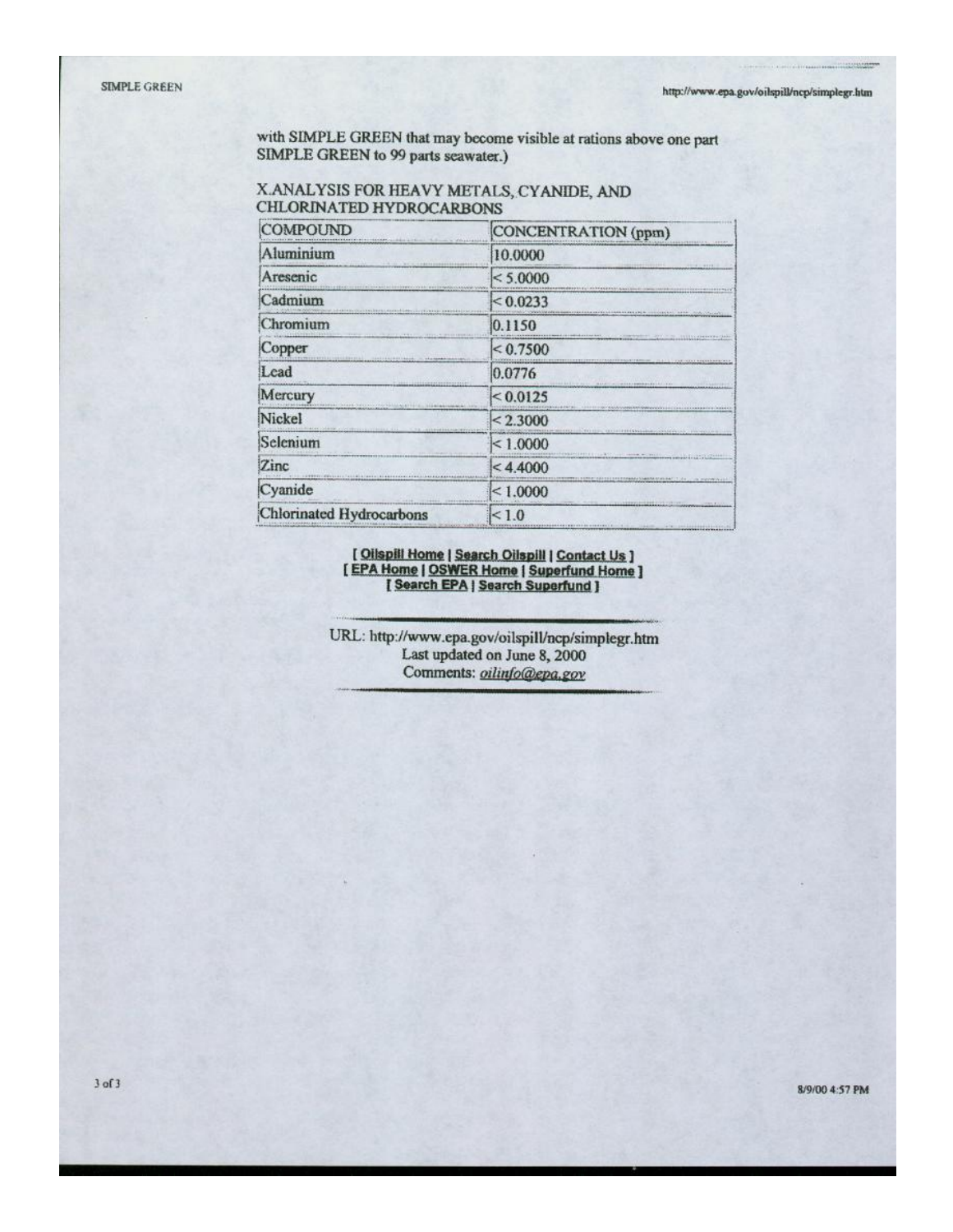### FINAL REPORTS

## SIMPLE GREEN IN SOIL BIOREMEDIATION Effects of Simple Green on Three Different Mixtures of Soil Bacteria (RTI Task #4909-025)

#### and

## ENVIRONMENTAL BIOREMEDIATION AND SIMPLE GREEN Potential for Simple Green to Enhance Degradation of Hydrocarbons by Surfactant or Chelation Modes of Action (RTI Task #4909-026)

- **SUBCONTRACT:** Duke University School of the Environment Marine Laboratory
- **SPONSOR:** Sunshine Makers, Inc. 15922 Pacific Coast Highway Huntington Harbour, CA 92649
- **TESTING** Research Triangle Institute **FACILITY:** Post Office Box 12194 Research Triangle Park, NC 27709
- STUDY DATES: Start: November 15, 1992 Termination: November 5, 1993

PERSONEL:

For Duke University:

Celia Bonaventura Professor of Cell Biology Principal Investigator

Hassan Bedair Research Associate

Giulia Ferruzzi Jennifer Kahler Research Technicians

For RTI:

Fred De Serres Project Officer

AMENDMENTS: A.Test-levels of Simple Green Elevated B. Selection of Soil Bacteria From a Test-Site Before and After Treatment as Test Species C. Inclusion of Oil with Other Nutrients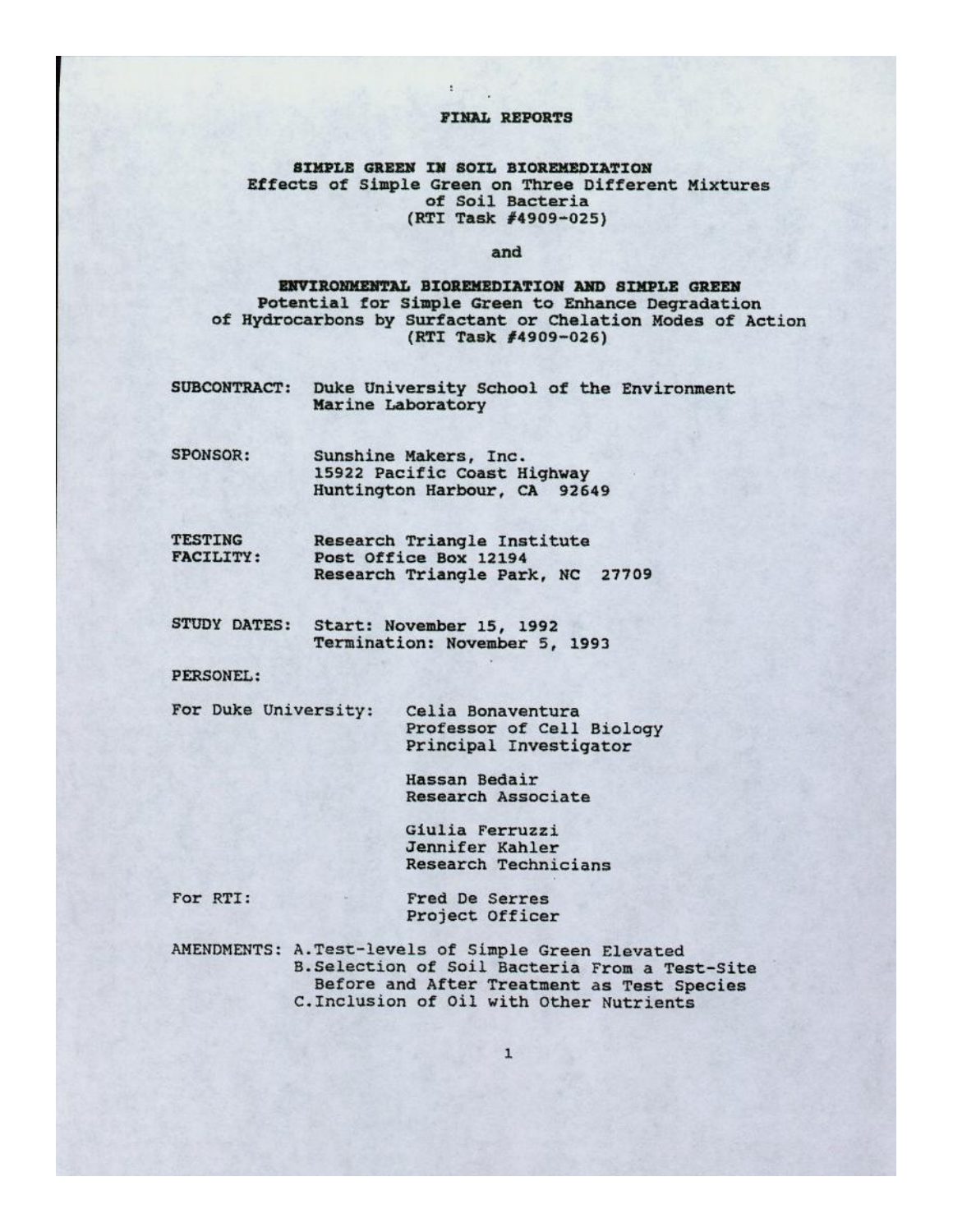B3. EFFECTS OF SIMPLE GREEN ON L-104 GROWTH UNDER LOW NUTRIENT CONDITIONS WITH AND WITHOUT OIL ADDITION

When L-104 is introduced into conditions of low nutrients established by diluting regular broth to 1/20th its standard concentration, the growth rate is slower and somewhat irreproducible, sometimes showing an initial increase as a result of a transient utilization of nutrients carried-over from the nutrient-rich conditions of the seed culture. Enhanced growth can be obtained<br>by addition of oil (Pennzoil or waste oil) to the nutrient-poor medium, so that the bacteria can then be seen to be making use of the hydrocarbons of the oil as a major nutrient source. Under these conditions, Simple Green can greatly stimulate bacterial growth, while without oil addition Simple Green has little effect on bacterial growth.

The above conclusions are shown by the results of Figure **B3.** The bar graph documents the optical density observed after 30 hours under varied conditions.

Figure B4 presents representatives growth curves in support of the conclusions above, from which the Bar Graph of Figure B3 was generated. Since growth under nutrient-poor conditions is variable, the results are not as reproducible as with undiluted broth. Consequently, there is considerable variability in the degree of growth stimulation by Simple Green at any given concentration.